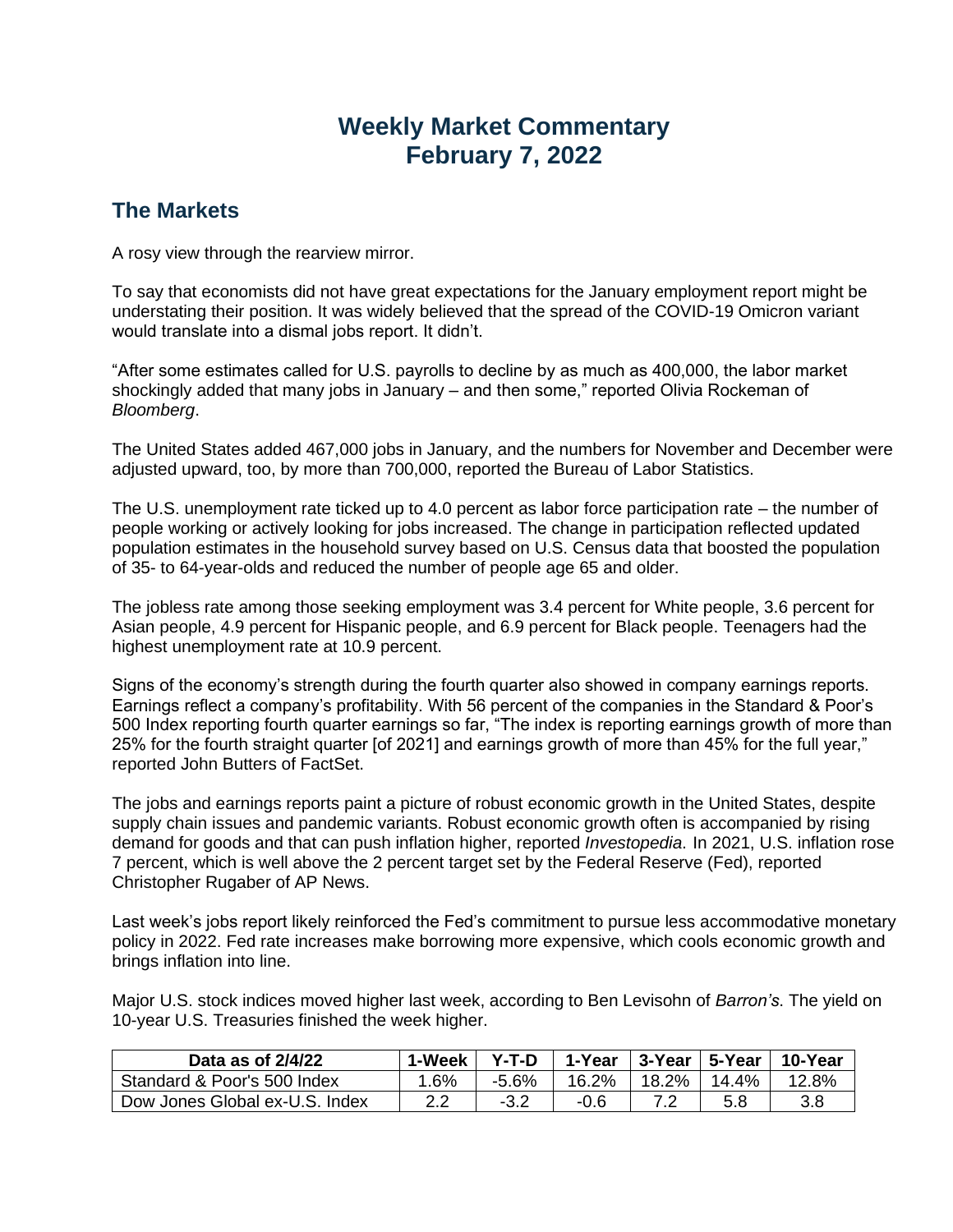| Treasury Note (yield only)<br>$10$ -year | ن. ا | N/A  | .         | <u>.</u> |      |
|------------------------------------------|------|------|-----------|----------|------|
| Gold (per ounce)                         |      | -0.9 |           | . .      | 0.5  |
| <b>Bloomberg Commodity Index</b>         | د.ء  |      | າາ<br>ບບ. |          | -2.8 |

S&P 500, Dow Jones Global ex-US, Gold, Bloomberg Commodity Index returns exclude reinvested dividends (gold does not pay a dividend) and the three-, five-, and 10-year returns are annualized; and the 10-year Treasury Note is simply the yield at the close of the day on each of the historical time periods.

Sources: Yahoo! Finance; MarketWatch; djindexes.com; U.S. Treasury; London Bullion Market Association.

Past performance is no guarantee of future results. Indices are unmanaged and cannot be invested into directly. N/A means not applicable.

**THE DOLLARS AND CENTS OF THE OLYMPIC GAMES.** Last week, China won the first gold medal of the Beijing Games with a victory in the mixed short track speedskating relay, beating the Italian team by half a skate blade. The U.S. women's hockey team outscored Finland, Russia and Switzerland, and a 21-year-old Swede took home gold in men's moguls.

In many countries, athletes who take home a medal in the winter Olympics receive financial bonuses and other rewards, reported *The Economist* and Brett Knight of *Forbes*. For example,

- Hong Kong promises a \$642,000 bonus for a gold medal. (It hasn't won one yet.)
- Turkey will reward a gold medalist with \$380,000. (It also has yet to win gold.)
- In Italy, a gold medal is worth a bonus of \$214,000.
- Spaniards who take home the gold receive \$112,000.
- German Olympic medalists were rewarded with a lifetime supply of free beer in the 2016 games.
- South Korean medalists are rewarded with an exemption from national military service.
- Slovakians who win individual gold medals receive \$56,000, while those who compete on teams receive \$17,000 each.
- U.S. athletes receive \$37,500 for a gold medal, \$22,500 for silver, and \$15,000 for bronze. (U.S. athletes also receive financial support through training grants, healthcare benefits and endorsements.)

The rewards for Olympic medal winners are reasonably clear. However, the rewards for cities that host Olympic games are less so. James McBride and Melissa Manno of the Council on Foreign Relations reported:

"A growing number of economists argue that the benefits of hosting the games are at best exaggerated and at worst nonexistent, leaving many host countries with large debts and maintenance liabilities. Instead, many argue, Olympic committees should reform the bidding and selection process to incentivize realistic budget planning, increase transparency, and promote sustainable investments that serve the public interest."

Before the Tokyo Olympics, the event cost was estimated at \$7 billion. Recent estimates of the actual cost are around \$28 billion.

That's a significant cost overrun.

## **Weekly Focus – Think About It**

"I am very proud of my mom and consider her the most courageous woman I know. With perseverance, sacrifice, and hard work, she raised a family of Olympic athletes and gave us the tools and the spirit to succeed. That is something that my brothers and I will always be thankful for."

*—Diana López, Olympic medalist*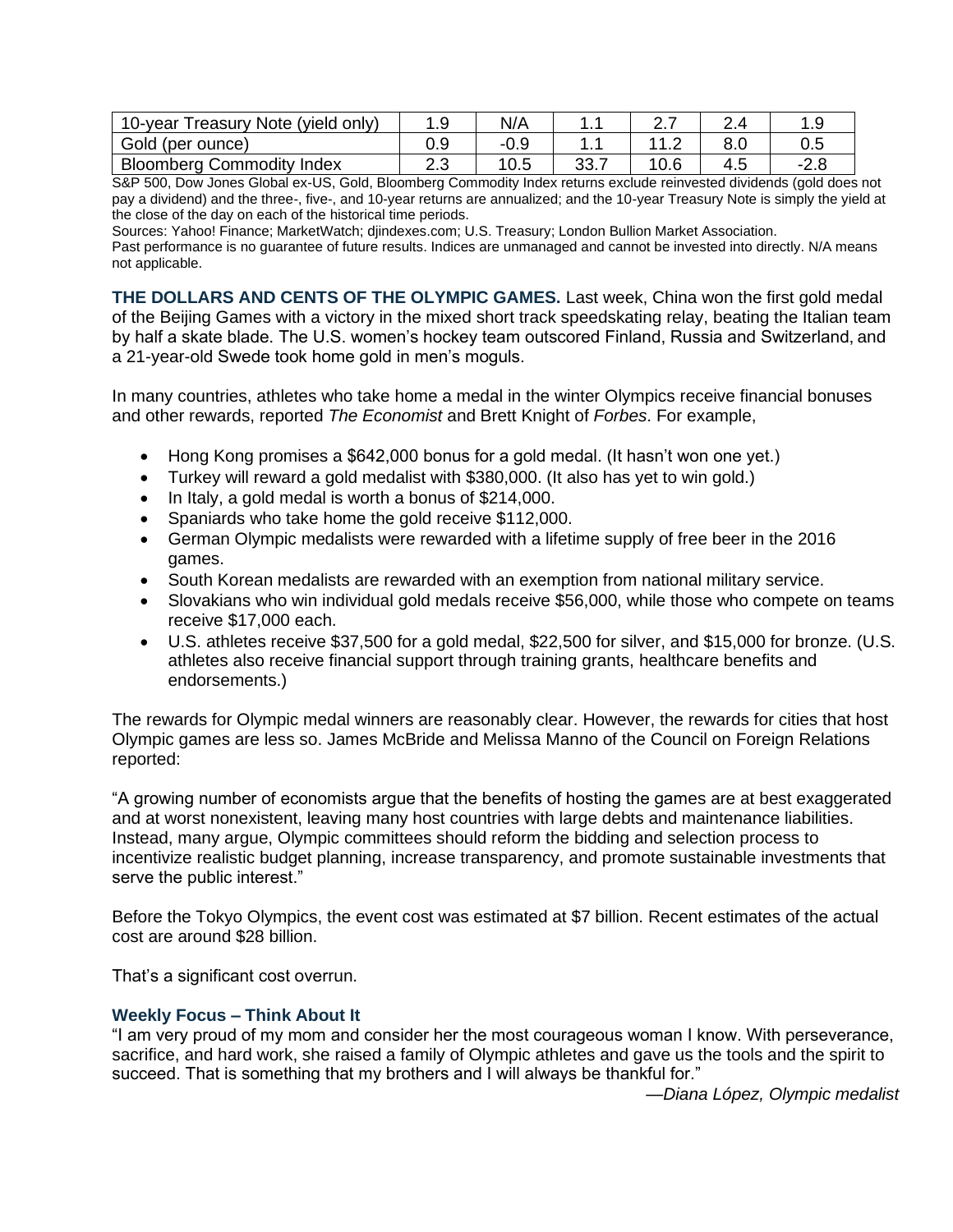Best regards,

## *Bobby*

Robert J. Cummings, CFP®, AIF®, CFBS, CLTC President Cummings Wealth Management Group [www.cummingswealth.com](http://www.cummingswealth.com/) 843-884-9898

P.S. Please feel free to forward this commentary to family, friends or colleagues. If you would like us to add them to the list, please reply to this email with their email address and we will ask for their permission to be added.

\* Securities and advisory services offered through Commonwealth Financial Network, Member FINRA/SIPC, a registered investment advisor.

\* These views are those of Carson Coaching, not the presenting Representative, the Representative's Broker/Dealer, or Registered Investment Advisor, and should not be construed as investment advice.

\* This newsletter was prepared by Carson Coaching. Carson Coaching is not affiliated with the named firm or broker/dealer. \* Government bonds and Treasury Bills are guaranteed by the U.S. government as to the timely payment of principal and interest and, if held to maturity, offer a fixed rate of return and fixed principal value. However, the value of fund shares is not guaranteed and will fluctuate.

\* Corporate bonds are considered higher risk than government bonds but normally offer a higher yield and are subject to market, interest rate and credit risk as well as additional risks based on the quality of issuer coupon rate, price, yield, maturity, and redemption features.

\* The Standard & Poor's 500 (S&P 500) is an unmanaged group of securities considered to be representative of the stock market in general. You cannot invest directly in this index.

\* All indexes referenced are unmanaged. The volatility of indexes could be materially different from that of a client's portfolio. Unmanaged index returns do not reflect fees, expenses, or sales charges. Index performance is not indicative of the performance of any investment. You cannot invest directly in an index.

\* The Dow Jones Global ex-U.S. Index covers approximately 95% of the market capitalization of the 45 developed and emerging countries included in the Index.

\* The 10-year Treasury Note represents debt owed by the United States Treasury to the public. Since the U.S. Government is seen as a risk-free borrower, investors use the 10-year Treasury Note as a benchmark for the long-term bond market. \* Gold represents the 3:00 p.m. (London time) gold price as reported by the London Bullion Market Association and is expressed in U.S. Dollars per fine troy ounce. The source for gold data is Federal Reserve Bank of St. Louis (FRED), https://fred.stlouisfed.org/series/GOLDPMGBD228NLBM.

\* The Bloomberg Commodity Index is designed to be a highly liquid and diversified benchmark for the commodity futures market. The Index is composed of futures contracts on 19 physical commodities and was launched on July 14, 1998. \* The DJ Equity All REIT Total Return Index measures the total return performance of the equity subcategory of the Real

Estate Investment Trust (REIT) industry as calculated by Dow Jones.

\* The Dow Jones Industrial Average (DJIA), commonly known as "The Dow," is an index representing 30 stock of companies maintained and reviewed by the editors of The Wall Street Journal.

\* The NASDAQ Composite is an unmanaged index of securities traded on the NASDAQ system.

\* International investing involves special risks such as currency fluctuation and political instability and may not be suitable for all investors. These risks are often heightened for investments in emerging markets.

\* Yahoo! Finance is the source for any reference to the performance of an index between two specific periods.

\* The risk of loss in trading commodities and futures can be substantial. You should therefore carefully consider whether such trading is suitable for you in light of your financial condition. The high degree of leverage is often obtainable in commodity trading and can work against you as well as for you. The use of leverage can lead to large losses as well as gains.

\* Opinions expressed are subject to change without notice and are not intended as investment advice or to predict future performance.

\* Economic forecasts set forth may not develop as predicted and there can be no guarantee that strategies promoted will be successful.

\* Past performance does not guarantee future results. Investing involves risk, including loss of principal.

\* The foregoing information has been obtained from sources considered to be reliable, but we do not guarantee it is accurate or complete.